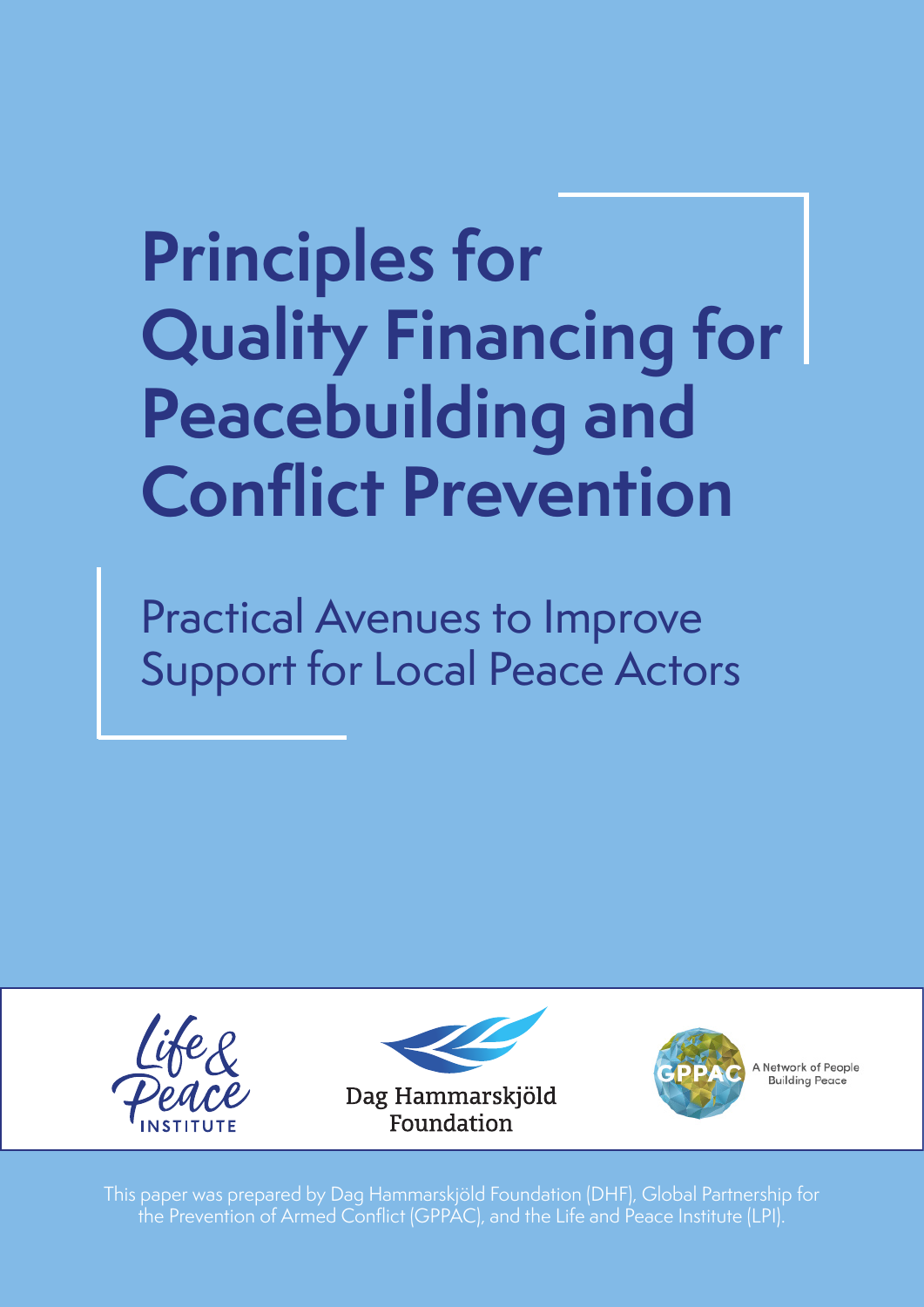# **INTRODUCTION AND BACKGROUND**

A significant shift in funding for peacebuilding is imperative given the changing and complex nature of violent conflict. The current funding systems do not respond to the dynamic needs of local peace actors. Specifically, the funding patterns are characterised by: unpredictability; projectisation as a result of the rising share of funds tightly earmarked for specific activities; unfair competition among actors with different levels of capacity; and increased transaction costs. This context signals a missed opportunity for the UN, Member States and the donor community to engage critical local actors with proven records of effective and efficient peacebuilding in partnership to achieve shared sustaining peace objectives.

**Local peace actors<sup>1</sup> are widely acknowledged as critical agents in peacebuilding and sustaining peace.<sup>2</sup> They are** first responders to rising tensions and emerging crises; understand the drivers of conflict; and advance solutions for (re)building and sustaining peace at the community level. Importantly, local peace actors are trusted and legitimate actors in their communities. Furthermore, many local peace actors have the relationships necessary to collaborate with local and national governments as well as with other peacebuilding partners. Local peace actors' access and knowledge often go well beyond what national and multilateral partners can facilitate alone.<sup>3</sup> The international community has readily embraced the concept of 'local resilience', with the understanding that post-pandemic and post-conflict recovery should be designed and led by local actors.<sup>4</sup> The importance of local peace actors is further recognised in the Secretary-General's report on Our Common Agenda, with a call for a more inclusive multilateralism that includes a stronger voice for local civil society and grassroots movements at all levels of decision-making.**<sup>5</sup>**

**Along with recognising the importance of local peace actors comes the need for a shift towards providing more resources to support their work.<sup>6</sup>** The commitment to strengthen financing for peacebuilding, including to local peace actors, has been placed at the heart of all UN agendas. For example, the Secretary-General's 2022 report on Peacebuilding and Sustaining Peace recognises the importance of innovative financing mechanisms that strengthen national ownership and support local actors in their work.<sup>7</sup> Moreover, ongoing reform of the UN development system also underscores the need for a shift in funding behaviour<sup>8</sup> to support the work of UN entities and their partners, including local actors. These shifts require participatory, accessible, flexible, and sustainable financing mechanisms in order for local peacebuilding to produce meaningful impact. It also requires adopting best practices and continuing to test innovative models.

Building on this progress and interest in supporting local peace actors, this paper suggests **practical avenues to improve financial support for these actors whose work is an essential complement to international conflict prevention, peacebuilding efforts and sustaining peace.**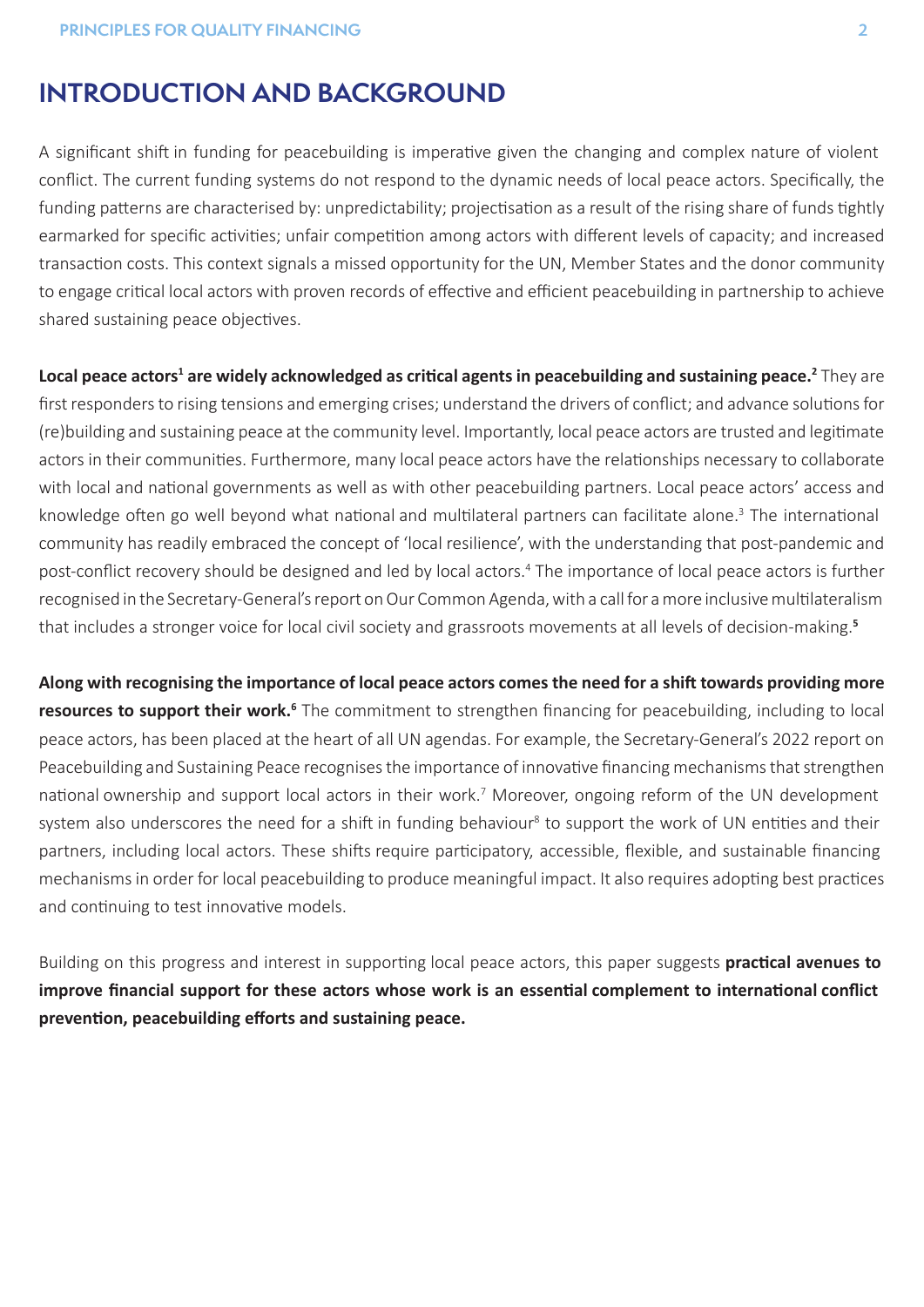# **SHIFT TOWARDS INCREASING THE QUALITY OF FINANCING FOR PEACEBUILDING**

Ongoing efforts to 'advance, explore and consider options for ensuring adequate, predictable and sustained financing for peacebuilding<sup>'9</sup> call for a recognition of local peace actors' needs and experiences. To enhance the prospects of financing reaching these critical actors and the communities most at risk of being left behind, we have developed seven principles for *quality financing of peacebuilding*.

This paper understands **'quality' of financing** as a standard encompassing more participatory, accessible, flexible, and sustained financial resources. In addition to increasing the 'quantity' of funds needed to meet the demands for peacebuilding activities by local peace actors, ensuring the quality of these funds is equally as crucial for long-term peacebuilding success.<sup>10</sup>

To enhance quality financing, the international donor community – broadly defined as multilateral and bilateral donors – should prioritise modalities and funding instruments that adhere to the following principles: $11$ 

- 1. Prioritise participatory funding approaches;
- 2. Generate sustained support for local peace actors and their organisations;
- 3. Be flexible and reflect shifting peacebuilding realities;
- 4. Enable direct funding to local peace actors;
- 5. Support intermediary models rooted in network- and movement-building;
- 6. Promote community-focused accountability, community-determined impact, and creative means of achieving monitoring, evaluation, and learning; and
- 7. Consider realistic and transparent approaches to risk.

# **RECOGNISING THE CHALLENGES OF CURRENT FUNDING SYSTEMS**

Approaches to improving local peacebuilding support need to accommodate constraints faced by the donor community and local peace actors. Donor systems are not designed to disperse or oversee micro-grants to local peace actors. Bilateral donors regularly cite fiduciary rules on using taxpayer money and associated risk management restrictions as a key challenge to making adjustments that would enable quality funding. Risk management requirements are present in monitoring and evaluation, results frameworks, and financial management tools that are often at odds with how local peacebuilding organisations operate. Further, these risk management standards establish barriers to entry that can be insurmountable for local peace actors.

For example, requirements that organisations must have previous experience managing large grants when applying for funding exclude many local peacebuilding organisations from consideration. Other restrictions such as requiring legal registration as a non-governmental organisation or having an organisational bank account exclude movements and associations that are recognised as making important contributions to peacebuilding efforts. A nuanced understanding of the local context is needed to ensure that risk management requirements are not exclusionary of some of the most effective local peace actors and do not limit the potential impact of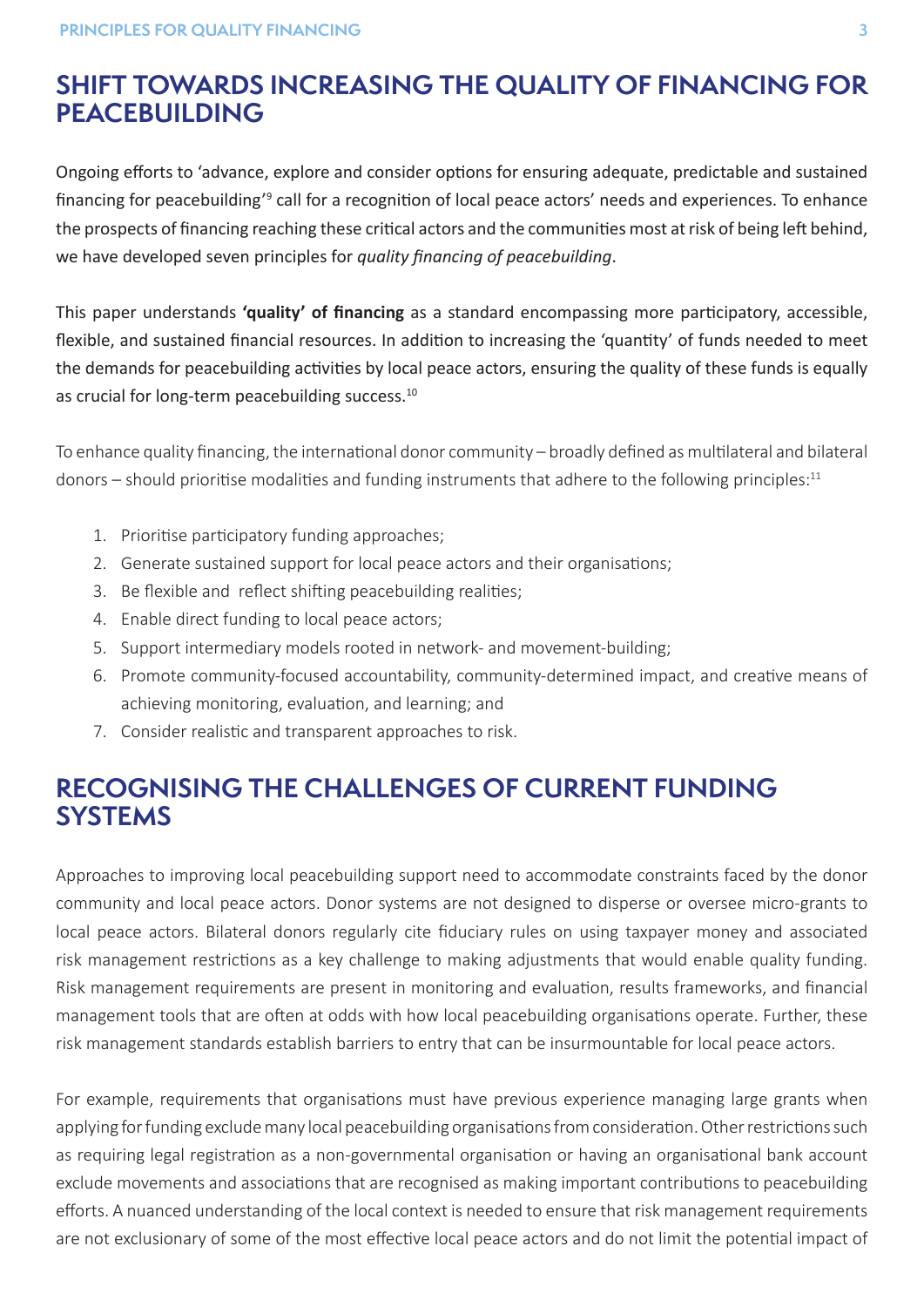funding their work.

Concrete avenues exist to overcome the limitations and advance principles of quality financing. In research published in 2021, the Dag Hammarskjöld Foundation and GPPAC found that in contrast to commonly held assumptions about accountability with small and local organisations, actual incidents of fraud were nominal and unsubstantiated.<sup>12</sup> Recent examples of donors such as the Peacebuilding Fund (PBF) adjusting practices like providing flexibility in their reporting requirements or donors increased budgetary flexibility during COVID- $19<sup>13</sup>$  signal that there are openings and opportunities for advancing quality financing practices.<sup>14</sup> However, more is needed to answers questions about *how to overcome the limitations, who can do this, and what it will entail*.

# **RECOMMENDATIONS FOR IMPLEMENTING PRINCIPLES FOR QUALITY PEACEBUILDING FINANCING**

## *1. Funding instruments should prioritise participatory funding approaches*

Rather than a purely financial partnership where local peace actors often function as little more than service deliverers, there is a need for more active strategic partnership between donors, intermediaries<sup>15</sup> and local peace actors who should all have an equal role in how the project is developed and how funding is allocated, monitored, and reviewed. Donors should recognise that within partnerships, money is only a contribution to the co-creation of projects that serve the goals of conflict prevention, peacebuilding and sustaining peace.

Revising funding and oversight processes that are more inclusive of local peace actors helps create a shared sense of ownership and a feeling of equality in decision-making processes. Opportunities for participatory funding approaches include:

- 1. Designing funding mechanisms so that local organisations are the primary implementing partner and international non-governmental organisations play a supporting and administrative role;
- 2. Including local organisations in the process of determining criteria for calls for proposals, the selection of projects and in how the funds are dispersed;
- 3. Creating collaborative capacity-building assessment processes that allow organisations being assessed, their networks, and the communities they serve to have a role in identifying what capacities need to be strengthened and how to meet those needs;
- 4. Ensuring knowledge, connections, and access are reciprocal and not simply extractive of information from local peace actors and capacity building is provided "downwards" from international organisations to local peace actors; and
- 5. Prioritising funding arrangements that establish long-term partnerships that continually build trust, rather than short-term and one-off processes that fail to address questions of trust and collaboration between donors, intermediaries, and local peace actors.

Adopting a participatory partnership model means the donor community contributes to building local and national capacities for peacebuilding and conflict prevention, deters the practice of INGOs 'courting' local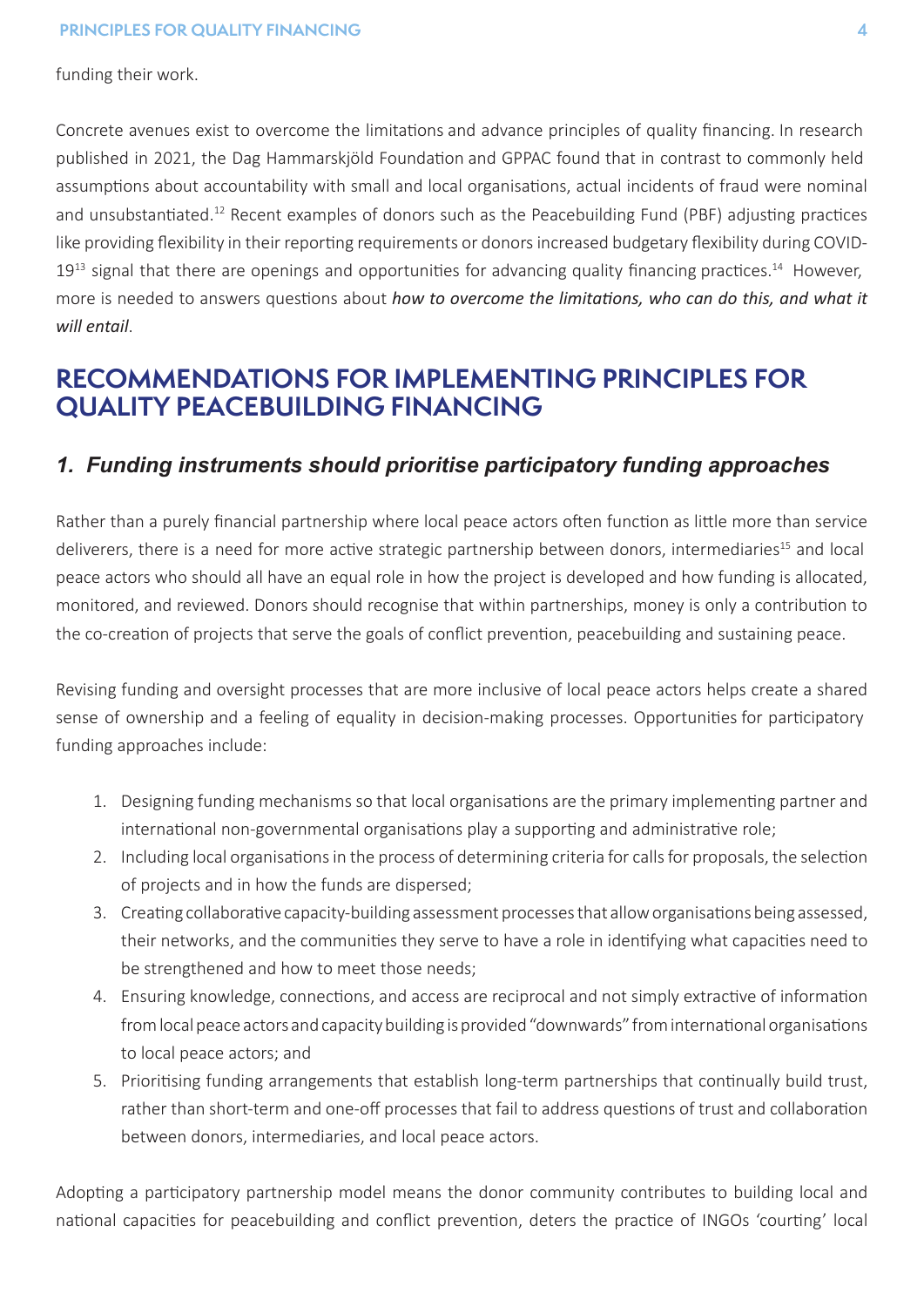organisations for the sake of one-off tender processes, and makes the results of the partnership more relevant to peace initiatives at the country level.

#### The PBF-CSO Partnership in Somalia:

The first UN Peacebuilding Fund (PBF)-Civil Society partnership, under the PBF's Gender and Youth Promotion Initiative (GYPI), has been built between the PBF Office in Somalia and the Life & Peace Institute's Somalia Country Programme (LPI-Somalia). A key feature of this partnership was the high degree of collaboration between LPI-Somalia and PBF at all stages of the process. Maintaining this level of collaboration proved beneficial for all parties. At the local level, conflict analyses were regularly updated, which was then fed back to PBF staff who incorporated the updates into their broader peacebuilding work. Simultaneously, information was also passed from UN workers to civil society resulting in enhanced cohesion and understanding between the global and local level. Through this cross-collaboration, local voices were heard in more powerful circles and the UN obtained more indepth and localised information on conflict situations than they would otherwise be able to obtain.

# *2. Financial instruments should generate sustained support for local peace actors and their organisations*

Most of the currently available peacebuilding financing is project-based, short-term, and in some cases, onceoff grants. Grants structured this way often leave peacebuilders scrambling to maintain continuity of funding rather than focusing on addressing challenges as they arise through the development of sustainable conflict prevention and peacebuilding mechanisms. Particularly in complex and changing peacebuilding contexts, recognising the importance of time to implement interventions appropriately is critical.<sup>16</sup> Donors and local peace actors alike have a more realistic chance of achieving their shared goals with longer funding cycles.

The following changes to the structure of a grant provide opportunities to improve local peace actors' ability to respond effectively to changing dynamics, focus on implementing sustainable peacebuilding mechanisms, and recognise a more appropriate peacebuilding time horizon:

- 1. Consider 36-month funding cycles (as opposed to 12- or 18-month) to allow local peacebuilding projects to take root and have time to demonstrate results. Already some donors like the PBF's Peacebuilding and Recovery Facility provide 36-to-48-month grants in recognition of the need to allow enough time for peacebuilders to develop high-quality and meaningful interventions.
- 2. Clearly communicate the potential for continued funding and support in the form of a project renewal in the call for proposals, or, at the latest, at the beginning of the grant period.
- 3. Facilitate connections to other relevant donors and share potential funding opportunities with grantees as appropriate.

Approaches based on appropriate timelines and grounded in communication and a shared understanding of the project's future are more likely to result in realistic expectations and activities. The power dynamics inherent in the donor-grantee relationship, particularly between large multilateral donors and small community-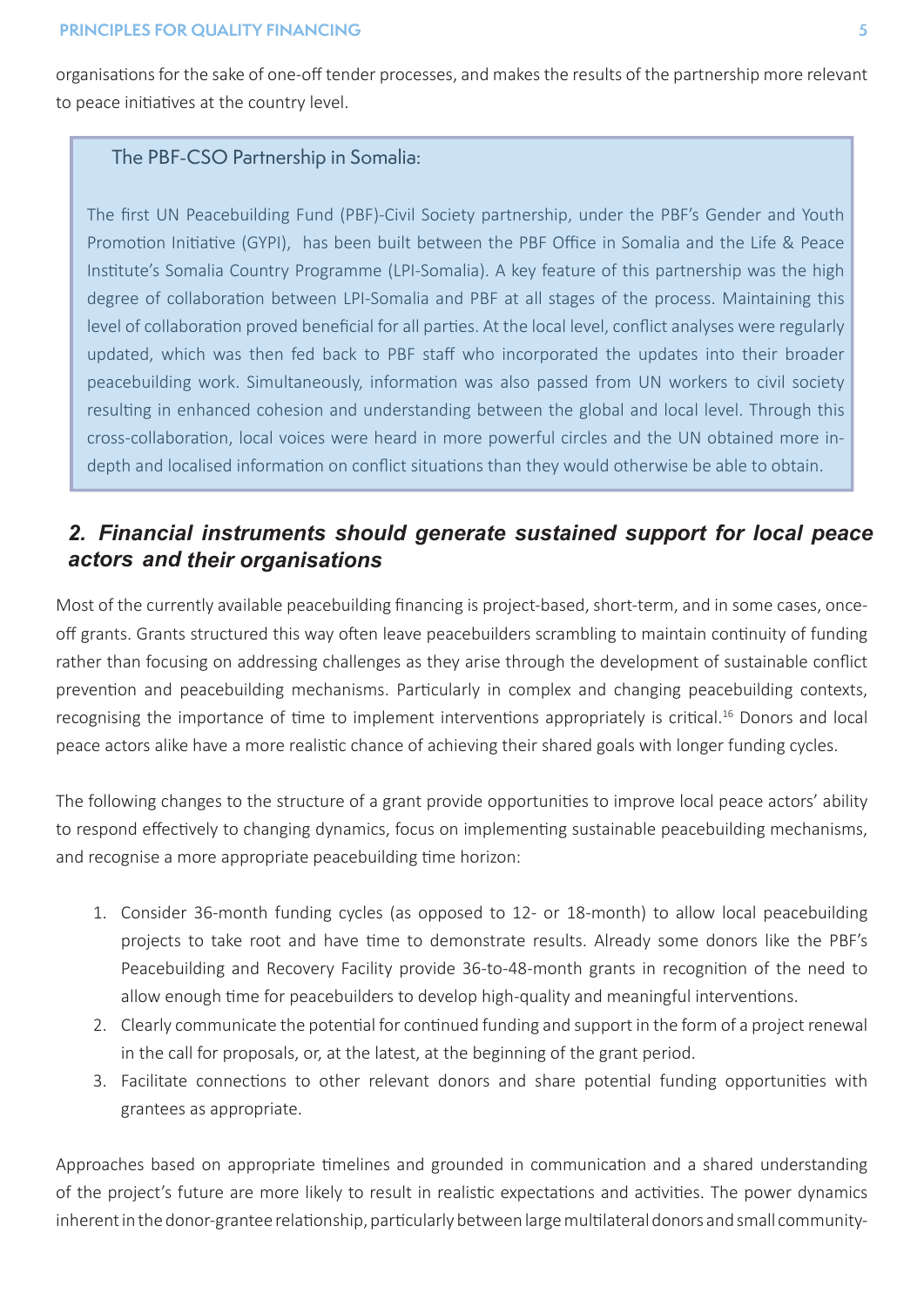#### **PRINCIPLES FOR QUALITY FINANCING 6**

based organisations, often stops grantees from broaching topics like funding even when the information is critical to their project implementation and future sustainability. Recognising this power imbalance, donors should facilitate open and transparent communication, especially on current and future funding. Additionally, fundraising is a time-consuming task with a high failure rate. Donors should use their position and access to information not available to small community-based organisations to pass on relevant opportunities in support of fundraising efforts.

#### SIDA's Support to LPI's Inclusive Peace in Practice Initiative (IPIP)

In October 2018, the Swedish International Development Cooperation Agency (SIDA) provided a 48-month grant to LPI to establish the Inclusive Peace in Practice Initiative (IPIP). IPIP is an innovative learning program designed to understand how shifting power dynamics in policy processes impacts the meaningfulness and inclusiveness of the process for those most affected by violence and conflict. To launch the program, SIDA approved a 15-month inception period to conduct initial exploratory work and planning, but communicated a guarantee that they would fund the resulting program plans. Throughout, SIDA has provided flexible funds by considering budget modifications and extensions, and encouraging the program's search for additional funding partners. SIDA's role as a funder and active partner has allowed for innovation, flexible and adaptive programming. Clear communication has provided the confidence needed to develop appropriate program plans and set monitoring, evaluation, and learning expectations and goals.

# *3. Financial instruments should be flexible and reflect shifting peacebuilding realities*

Flexible financing models allow local actors to continuously pursue and adjust their activities while having the ability to report on their outcomes in real-time. The increased donor flexibility in the times of COVID-19 - for example, by allowing budgetary changes of up to 20% and changes in project outputs without prior approval - demonstrates that more flexible approaches to funding are possible. This includes efforts to eliminate burdensome reporting or accounting requirements, as well as approaches to compliance that are predicated on mistrust; providing emergency support response; and adopting soft earmarking and flexibility on output and budget changes.

Ensuring that local peacebuilding work is reflective of shifting peacebuilding realities requires the donor community to consider the following steps:

- 1. Providing core funding generates sustainability for local peace actors to break cycles of dependence on international non-governmental organisations and build their own institutional structures.
- 2. Relax budget modifications procedures and threshold change amounts that require official donor approval in line with changes made at the beginning of the COVID-19 pandemic.
- 3. Test innovative funding models (micro and small grants) that facilitate flexible access to funding for community-based organisations, movements, and networks.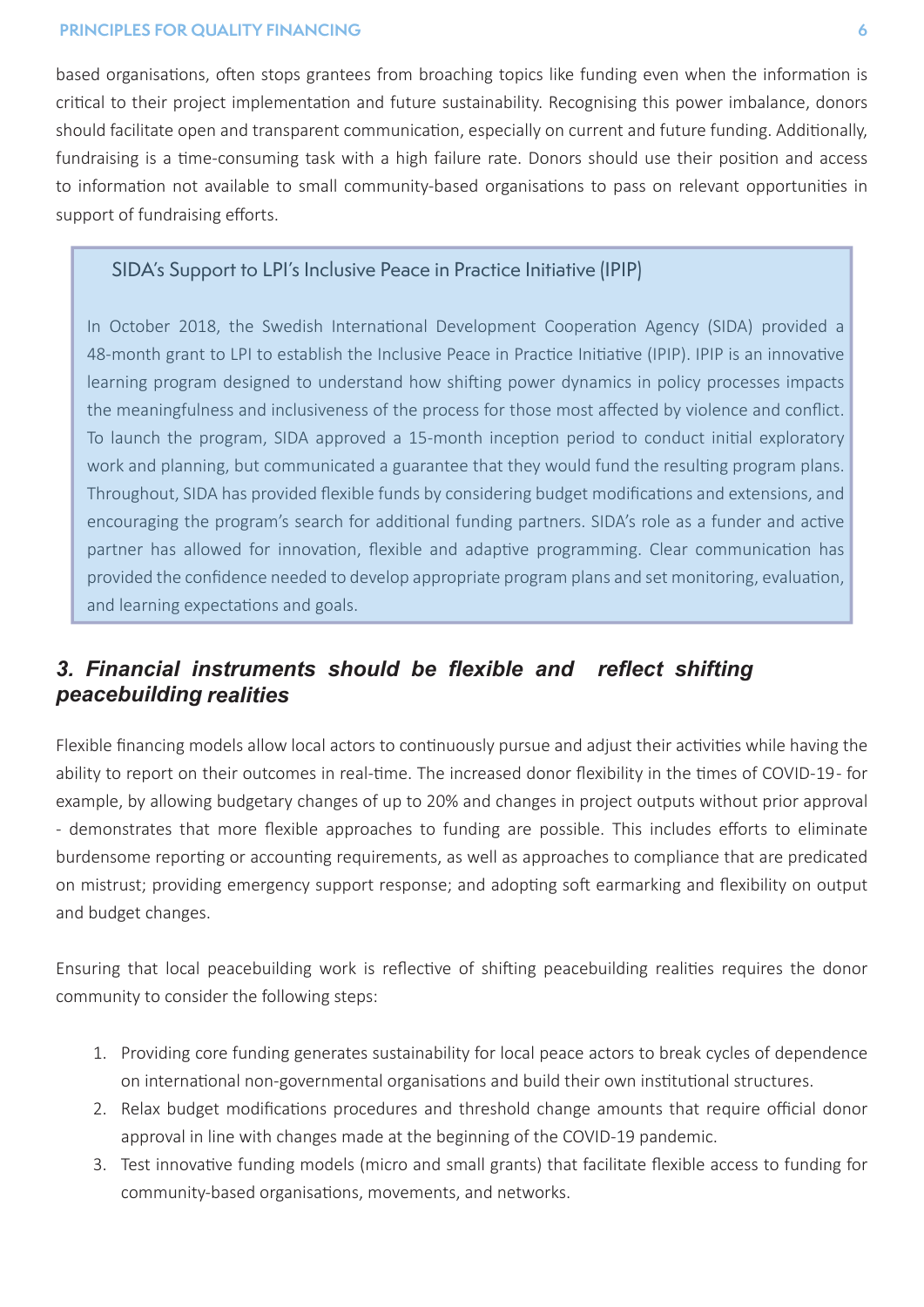#### **PRINCIPLES FOR QUALITY FINANCING 7**

In the context of aid volatility and financing gaps in fragile and conflict-affected countries, there is an increasing tendency for Member States and donors to provide local actors with earmarked funds for peacebuilding efforts.<sup>17</sup> While earmarked resources deliver important results, this form of financing leads to increased administrative and reporting burdens, and promotes competition for limited resources favoring more established or wellconnected organisations. Core funding is generally seen as the most efficient way for organisations to build institutional capacity; respond, adapt and innovate to peacebuilding needs in a more flexible way; adapt to situations; lower administrative and operational costs; build relevant and effective partnerships with stakeholders, including local communities; and focus on long-term strategies for peacebuilding and sustaining peace.<sup>18</sup> For many small or informal organisations, predictable core funding is central to ensuring sustained peacebuilding action on the ground.

Local peacebuilding work focuses on learning and responding in real-time to socio-political realities, continually assessing and understanding program impact and success, and adjusting implementation accordingly. Recognising that core funding is not always available, donors should adopt the most flexible grants management procedures like reducing restrictions on modifications and allowing for project extensions, providing meaningful grant-support.

Donors should continue to support innovative funding mechanisms, whether established internally or through intermediary organisations, to test options for advancing meaningful support to local peace actors. Already, the PBF is piloting a nimble funding mechanism with Mercy Corps in the Liptako-Gourma region that provides an increase in opportunities for community-based organisations to access micro and small grants. Similar initiatives will test and prove new mechanisms that can be incorporated into current structures.

## GPPAC's Emergency Grant:

With the core funding support from SIDA, GPPAC offers emergency grants to the members of its network to bridge funding during crises (e.g., the COVID pandemic or the military takeover of power), which provides operational costs so the staff and organisation can stay afloat even when activities need to be suspended. The grant also offers rapid response funding to enable protection and participation in peace processes or respond to other urgent situations (e.g., responding to security threats). In Zimbabwe, this grant supported the bilateral political dialogues between GPPAC member and various peace and security state actors which is set to culminate in the joint convening a first ever CSO-convened national multi-stakeholder peace and security dialogue platform amongst select key state actors to deliberate and discuss Zimbabwe's emerging and pre-existing socio-economic and political threats.

## *4. Financial instruments should enable direct funding to local peace actors*

Funding provided directly to local peace actors provides numerous benefits. Such an approach can break the cycle of dependence on larger organisations and invest in building local capacities. Direct funds to trusted local peace actors also create a more equitable partnership between donors and local peace actors.

Specific actions that donors can take to increase direct funding to local actors and incentivise quality financing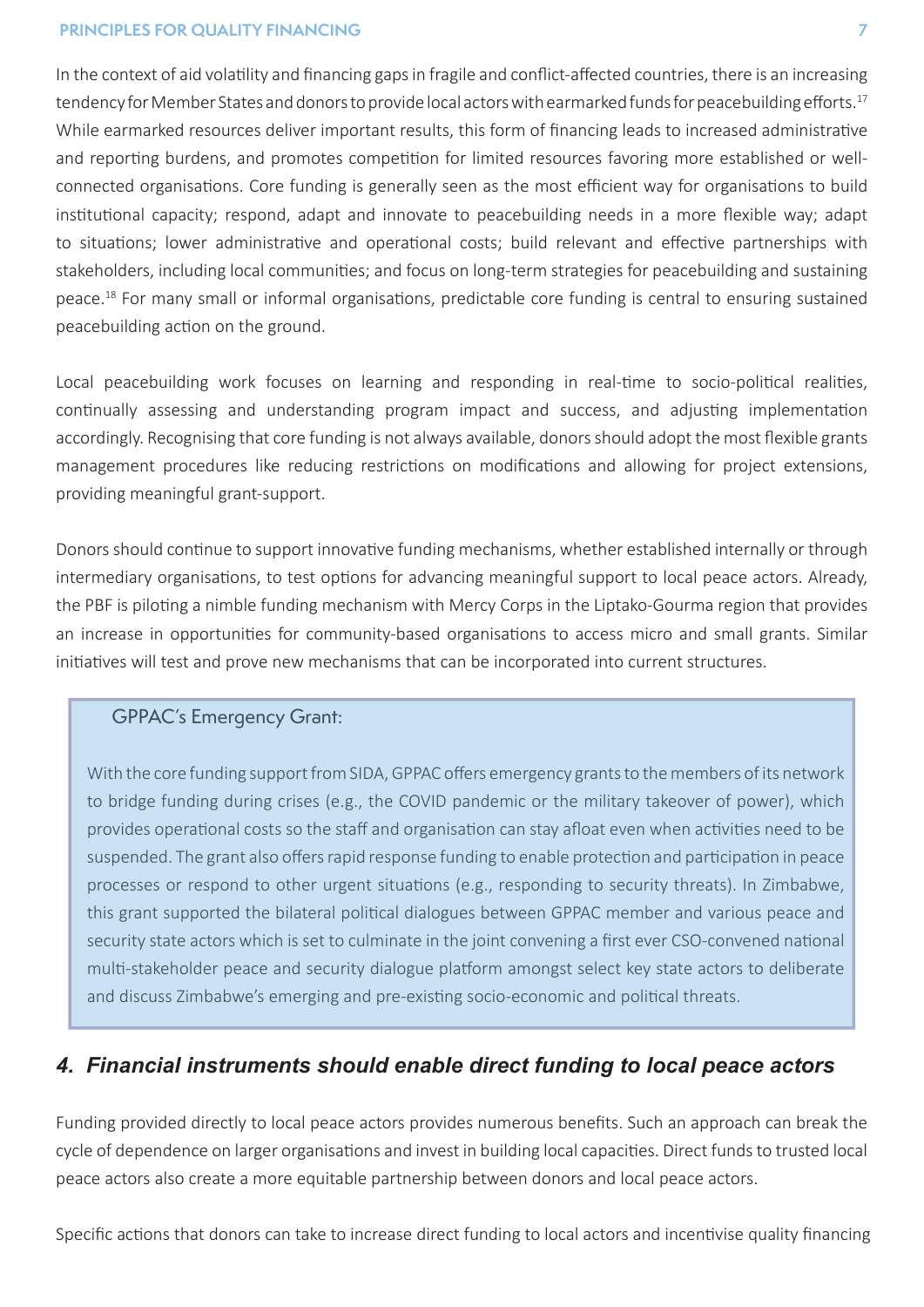practices include:

- 1. Changing the current eligibility criteria that are making it difficult for local actors to apply for funds. Further inquiry is required into how to better balance donors' own fiduciary requirements with the realities and capacities of local actors and reduce their burden to meet those requirements.
- 2. Proactive outreach to local peace actors raises awareness of calls for proposals at local levels. Specific actions such as providing application guidance in local languages, hosting proposal trainings, and providing direct engagement on proposal development build local organisational capacities.
- 3. Refining project proposals together with the potential recipients allow for the enhancement of local ownership and opportunities for impactful delivery at the local level.
- 4. Act as a convenor to bring local activists, peacebuilders, and their coalitions and networks together with other donors and embassies in a risk-informed manner. This would provide local peace actors with the required political support to sustain their actions long-term.

However, it should be recognised that adequate direct bilateral support requires sufficient coordination among donors and needs to be grounded in a shared analysis and understanding of national and local peacebuilding priorities. Without such coordination and joint analysis, there is a risk that direct funding of local actors contributes to fragmentation, unhealthy competition and duplication of efforts, while subsequently undermining local authorities.

Further, recognising the reality that many government donors are unable, or can only provide a small percentage of their budget, to fund local peace actors directly, INGOs play important roles as intermediaries. Donors can support INGOs to incorporate quality financing into their subgranting and engagements with local peace actors. In particular, INGOs can absorb the administrative burdens necessary to meet donor accountability measures while allowing the local peacebuilder to focus on implementation.

Specific actions that donors can take to increase funding to local actors through intermediary organisations include:

- 1. Allowing intermediary organisations to provide core support subgrants recognising that intermediary organisations conduct regular partner capacity assessments and require reporting that provides oversight aligned with most donors' current risk management requirements.
- 2. Permit intermediary organisations to accept innovative applications and reporting. For example, intermediary organisations may accept video and audio applications in local languages instead of proposals that are required to be written in English or another internationally recognised language.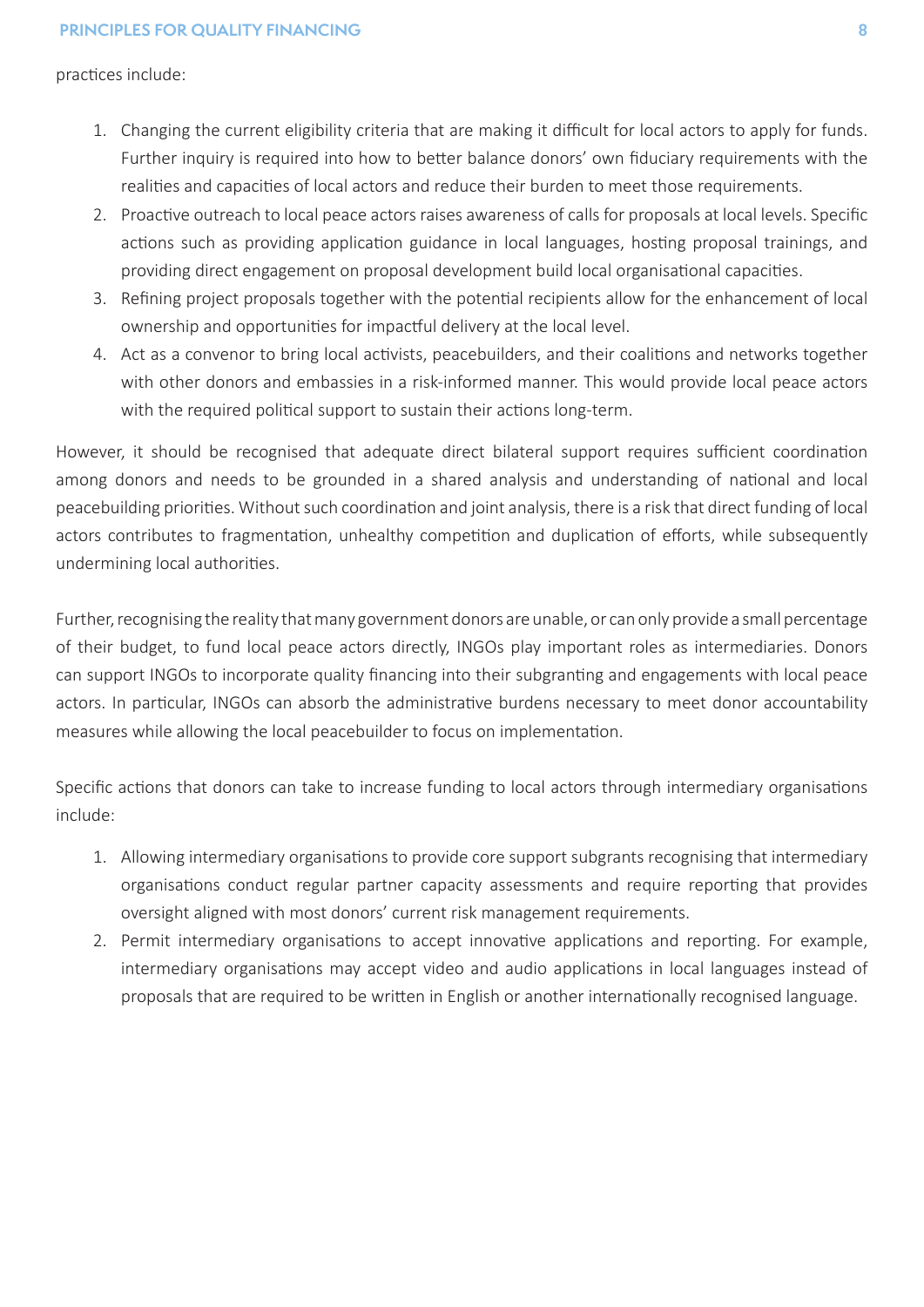## Direct funding to peacebuilding organisations by embassies at the country level:

Many embassies provide direct support for local peacebuilders, including Canada, Sweden, the Netherlands, the European Union, Switzerland, and Ireland, among others. One of the key benefits of direct bilateral support is the proximity to the beneficiaries of peacebuilding activities. The donors in this model can maintain regular contacts with peacebuilding organisations and enable the process of co-creation. This allows for locally-informed methodologies and rapid adjustments when required. Furthermore, in their engagement with local peacebuilding organisations, embassies can gradually enhance the capacity of local peace actors through core funding to support them to grow into entities that can later sustain themselves independently. Moreover, it is notably less expensive than supporting multilateral organisations due to the high transaction costs involved when engaging with multilateral organisations. Finally, these grants are normally long-term, which enables the sustainability of action and promotes stability for peacebuilding partners.

# *5. Financial instruments should support intermediary models rooted in network- and movement-building*

Networks and movements help local peace actors to combine their powers in a collective effort to promote peace and prevent conflict through the principles of local-ownership, complementarity, mutual support and joint action. However, the current approach to peacebuilding financing is primarily centred on donors funding individual local peace actors separately. While some local actors operating at the national level may be able to access funding from multilateral organisations and multi-donor trust funds, others require additional support in obtaining resources, especially small youth- and women-led grassroots organisations. Given these realities, funding to networks and movements that these organisations usually partner with merit more attention.

Concrete approaches that donors can take to support movement and network building include:

- 1. Supporting movements and networks as meaningful partners in advancing goals of peacebuilding and sustaining peace. This can be done by investing in community-led approaches, consortia, coalitions to facilitate the inclusive involvement of different societal groups (young people, church leaders, people in the most remote areas, etc.) and diverse experts among them (i.e., gender, climate, human rights, etc.) in conflict prevention and peacebuilding. This will inevitably encourage organisations to coordinate and bring those who would not be able to obtain resources individually on board.
- 2. Incentivising network collaboration and engagement. This could be done by supporting specific convening and conference grants to support local peace actors to access greater diversity of knowledge and experience (i.e., of varied local contexts), expertise (i.e., in human rights, gender, the environment, economic development, law), and constituencies (i.e., different ethnic and religious groups, youth, women).

Networks and movements need to be nurtured over time and sometimes this raises issues of capacity for donors. Donors play an important role in supporting networks by prioritising their support to convenings or other fora that enable people to get together and share and build relationships. When operating sustainably,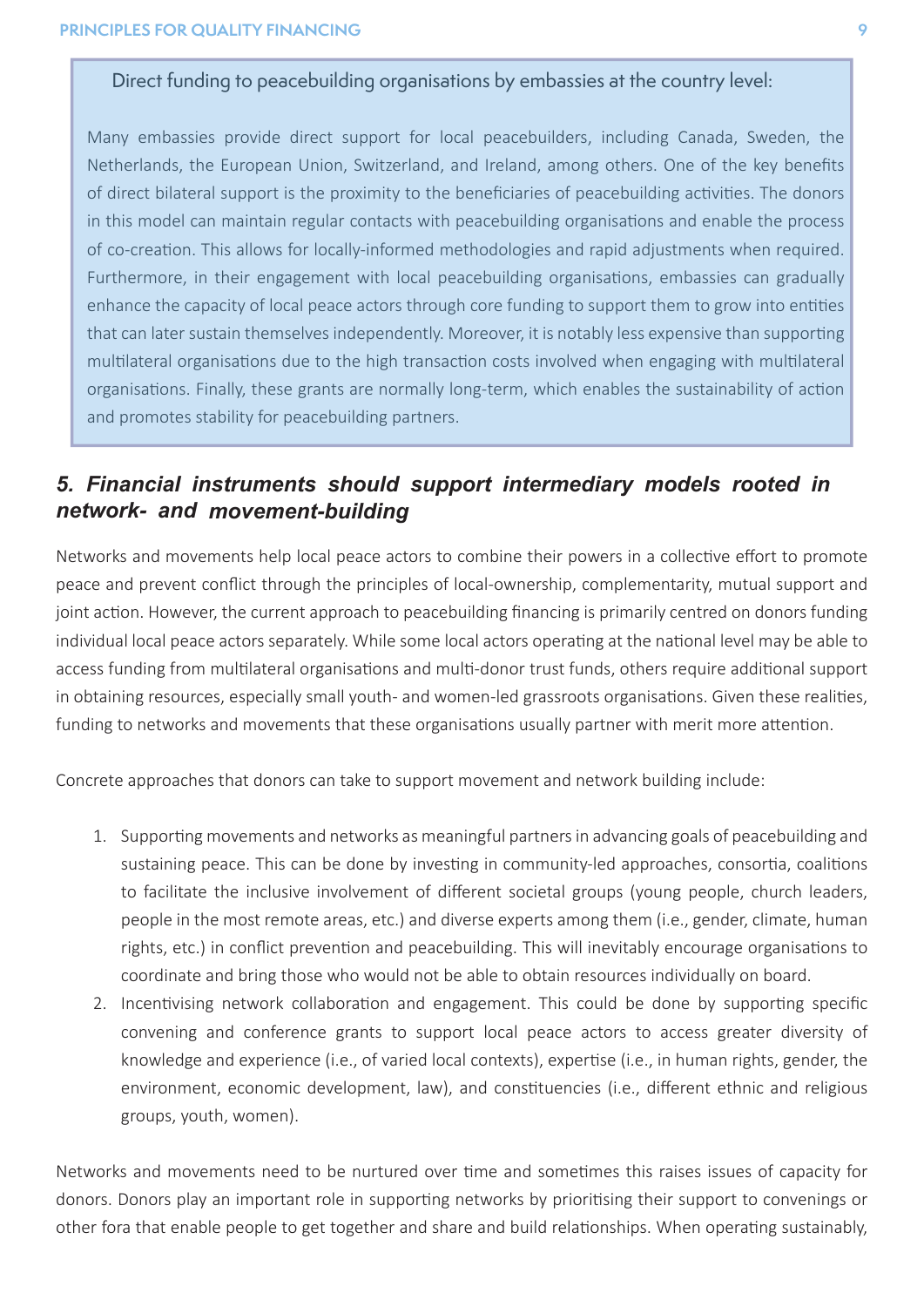these networks and movements can mitigate some of the deficiencies in the funding environment and build on each other's expertise.

## Mutual support through the GPPAC Network<sup>19</sup>:

The members of the GPPAC network have been able to support each other through a variety of avenues that networks offer. By acting collectively and learning from one another, GPPAC members have been able to increase their impact through efficient joint action. For example, during the war in Ukraine, members of GPPAC from Romania supported humanitarian efforts in partnership with members in Ukraine. Peaceboat, a member from North East Asia, has also launched an emergency relief fund to support humanitarian efforts in the neighbouring countries. GPPAC was able to provide members with small grants and flexible crisis funding that is not always available through a traditional grant-recipient relationship.

# *6. Financial instruments should promote community-focused accountability, community-determined impact, and creative means of achieving monitoring, evaluation, and learning*

The complex processes of social transformation that are at the heart of peacebuilding continue to evolve over long time horizons and often require significant engagement before the fruits of social cohesion and cooperation begin to emerge. Short-term monitoring and evaluation practices entrench projectisation thinking and limit learning on peacebuilding's contribution to the larger community and societal changes at work. Additionally, traditional monitoring and evaluation practices that rely on results frameworks and outcome indicators prioritise accountability to the donor for a quantifiable set of activities rather than promoting accountability between local peace actors and the communities they serve.

In developing such monitoring and evaluation processes, it is critical to consider the following principles:

- 1. Supporting locally-led determination of impact: This requires donors to revise their approach to the development of indicators and outcomes; allocate reasonable budgets for monitoring and evaluation; and consider their long-term engagement. In doing so, there should be a move towards developing financing mechanisms that are flexible and allow for continuous assessment and reflection on the impact and success of initiatives, and that can be adapted along the way.
- 2. An adaptive peacebuilding approach provides a methodology by which to do this. Adaptive peacebuilding is a process whereby local peace actors, in partnership with conflict-affected communities, engage actively in a "structured process to sustain peace and resolve conflicts by employing an iterative process of learning and adaptation".<sup>20</sup> This adaptive peacebuilding methodology, underpinned by six concrete principles $21$ , is aimed at supporting societies to develop resilience needed to cope with and adapt to complex conflict situations, and has been used in UN peacekeeping operations in the Central African Republic and South Sudan in partnership with local communities.22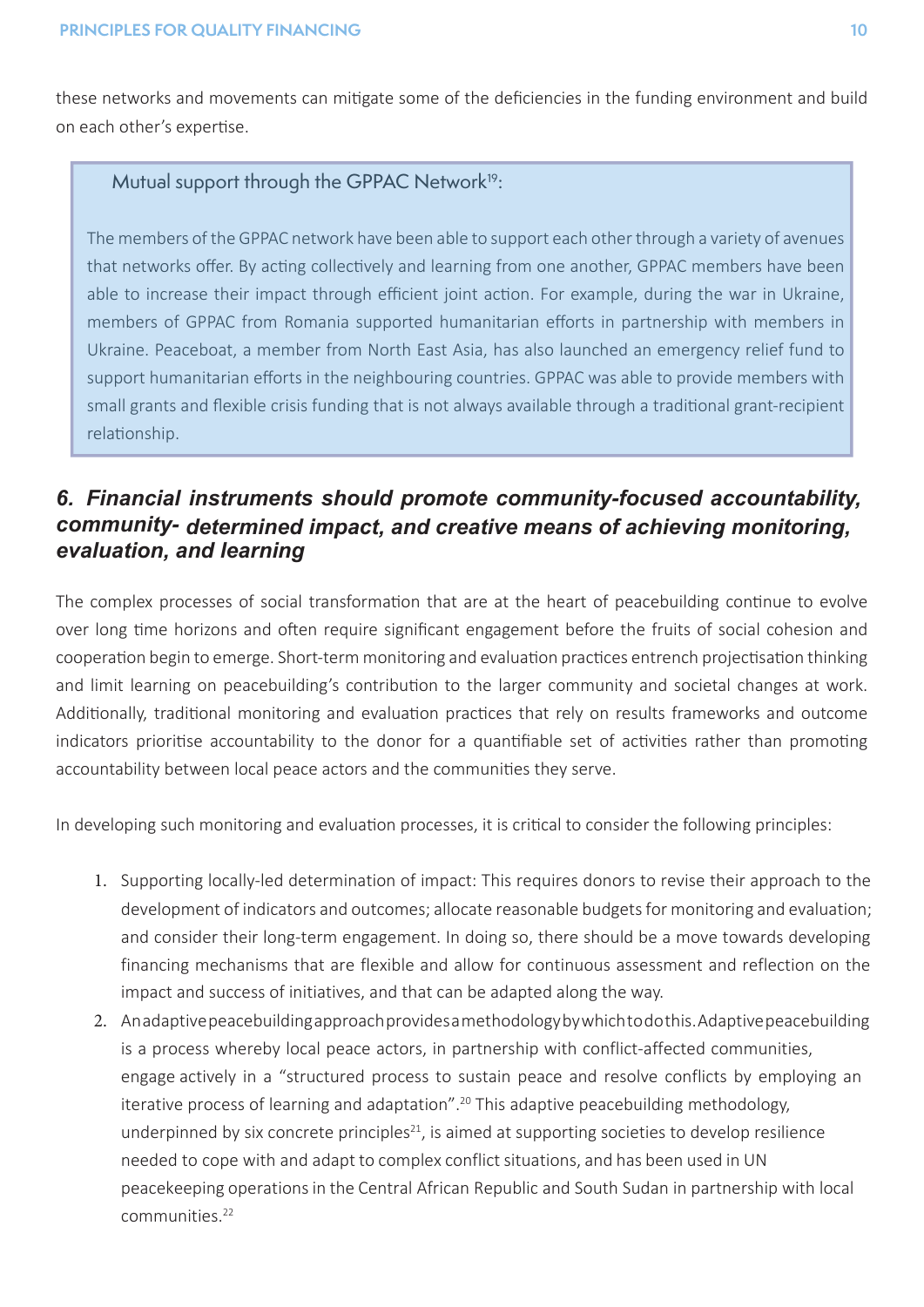#### Locally-driven accountability mechanisms

There are ample examples of local accountability mechanisms. However, few have been institutionalised at this point. In 2020, with support from the PeaceNexus Foundation, the PBF developed a Guidance Note on Perception Surveys and Community-Based Monitoring that is a first step towards monitoring work based on stakeholders' views in conflict-affected communities.<sup>23</sup> Another initiative, Everyday Peace Indicators allows communities to develop their own indicators of difficult-to-measure concepts like peace. Everyday Peace Indicators prioritise local understandings of peace and how it is visible in communities rather than top-down conceptions. Community indicators developed through this process can complement current indicators and guide the development and evaluation of programs.<sup>24</sup>

## *7. Financial instruments should consider realistic and transparent approaches to risk*

"Pooling risk" by dividing risk responsibilities amongst donors is a mechanism for promoting investment in local peacebuilding. Pooled funds are increasingly recognised as a mechanism for donors to pool risks inherent to the financing peacebuilding action and supporting multi-stakeholder partnerships across the UN system and with local actors. Pooled funding mechanisms have a proven potential to reduce earmarking and increase flexibility for local peace actors to address challenges and opportunities as they arise in specific contexts. Generally, current pooled funds tend to be medium- to long-term and outcome-oriented rather than output-oriented.

The following recommendations are made in support of the UN and member states finding an appropriate balance between risk and flexibility, fiduciary management and accountability:

- 1. Explore pooled funding mechanisms at the country level, including multi-partner trust funds that can improve local peace actors' access to quality financing and serve donors to pool risk and resources.
- 2. Develop risk management frameworks that include contextual risks to local actors in addition to programmatic risks to aid providers and a broader analysis of conflict sensitivities.

Risk management frameworks that support collective and integrated conflict and risk analysis help provide realistic risk management policies that can be updated and adjusted appropriately to the context. Practical, effective and transparent platforms such as the Risk Management Unit in Somalia can help 'de-risk' investments in peacebuilding and promote a shared understanding of local needs that inform programming for peacebuilding.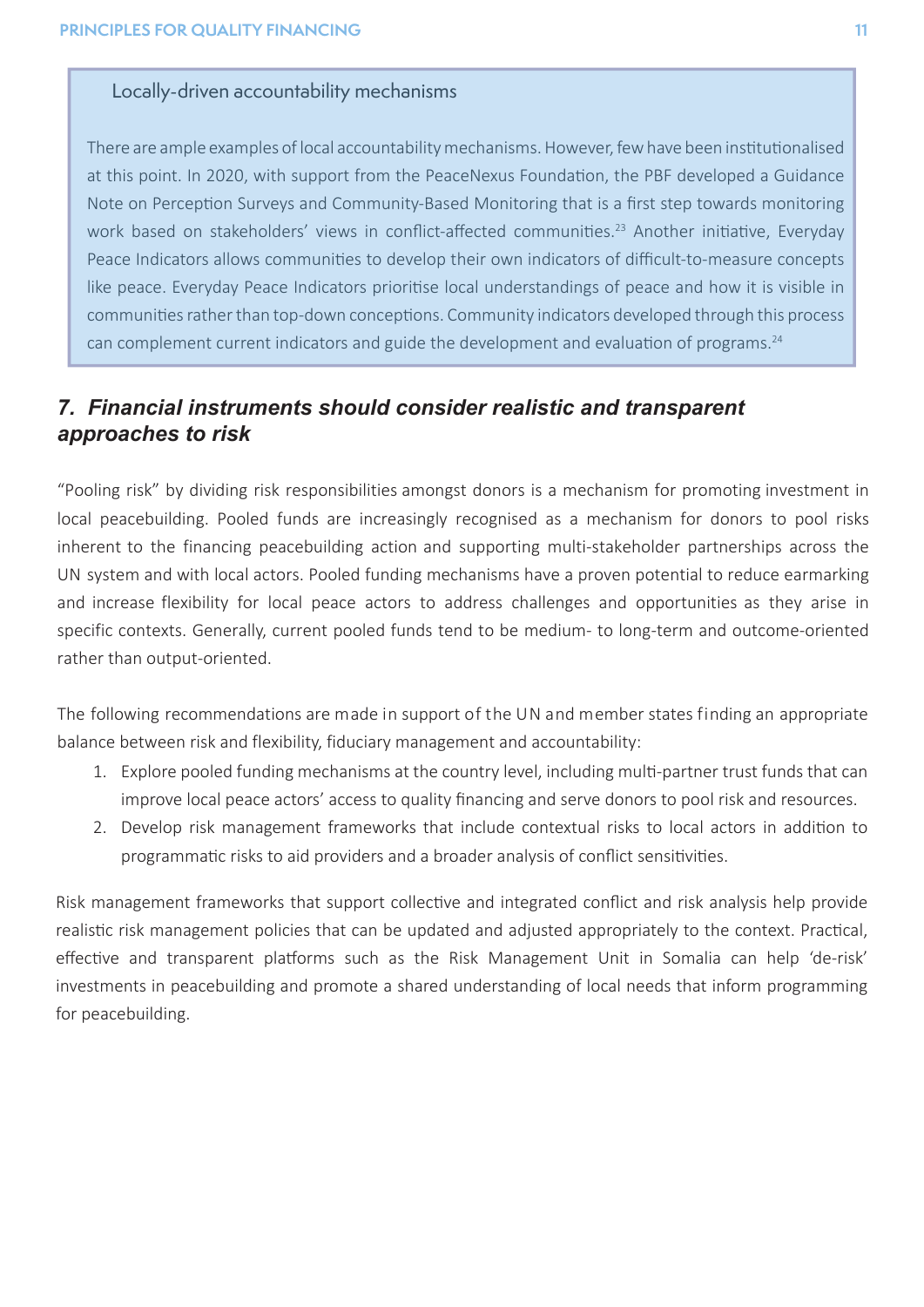#### An Approach to Risk Assessment in Somalia:

An example of such a platform is the Risk Management Unit (RMU) in Somalia<sup>25</sup>, a unique UN entity established in 2011 to support stakeholders across the country to jointly navigate risks that arise in volatile environments. The RMU was developed to support the UN, its partners and donors in delivering impact for interventions at the humanitarian-development-peacebuilding nexus by enhancing riskinformed decision-making. It supports risk management approaches that aim to improve programme planning and implementation; informed decision-making and context analysis; fiduciary accountability;

and open dialogue regarding risk management challenges.<sup>26</sup> For donors, the RMU provides due diligence support in selecting partners in Somalia – including local civil society partners. For NGOs and civil society organisations, the RMU provides risk management training and advice.

# **CONCLUSION**

Despite a broad acceptance and the critical role that local peace actors play in sustainable peace efforts, the current funding systems struggle to respond to the dynamic needs of local peace actors. This paper's principles and subsequent recommendations are designed to support local peace actors to access quality financing that better meets their needs and helps achieve peacebuilding objectives. The recommendations are not made with the belief that donors will implement all of them. Rather, the recommendations are designed for different donors and funding mechanisms with considerations based on their current status, activities, and mandates. For example, this paper recognizes that the PBF is beginning to implement locally-driven accountability structures. Regardless of current progress, more action and consistent implementation are needed to ensure peacebuilding financing is participatory, accessible, flexible, and sustained for local peace actors. Implementing even a few of the above recommendations will be a positive, tangible step toward enhancing quality financing.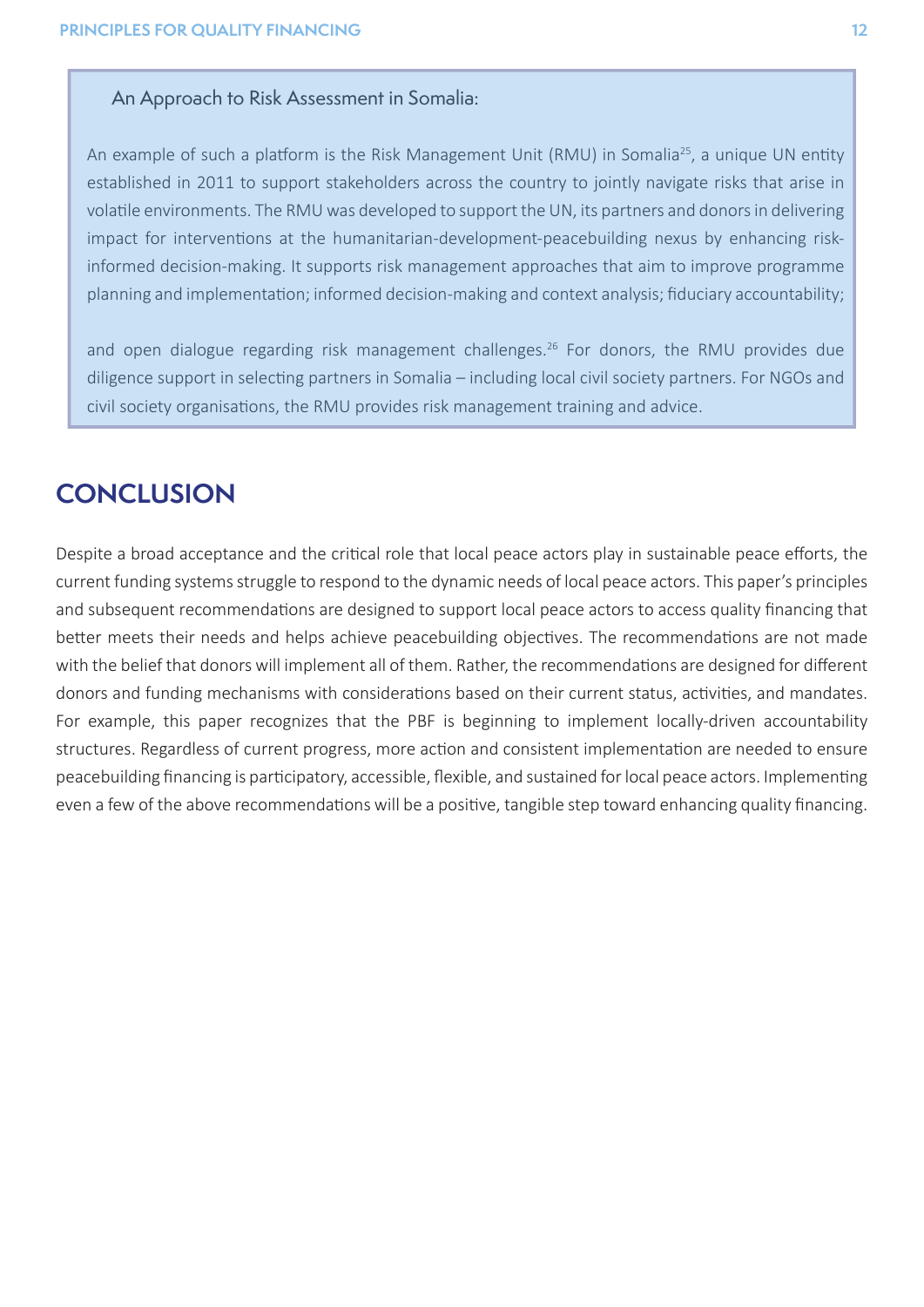# **ABOUT THE ORGANIZATIONS**

The **Life & Peace Institute (LPI)** is an international peacebuilding organisation established in 1985 that works in partnership with civil society in nonviolent conflict transformation.

The **Dag Hammarskjöld Foundation** is a non-governmental organisation established in memory of the second Secretary-General of the United Nations. The Foundation aims to advance dialogue and policy for sustainable development, multilateralism and peace.

The **Global Partnership for the Prevention of Armed Conflict** is a global member-led network of local peacebuilders who bring their practices, knowledges and experience to prevent conflict and build more peaceful societies.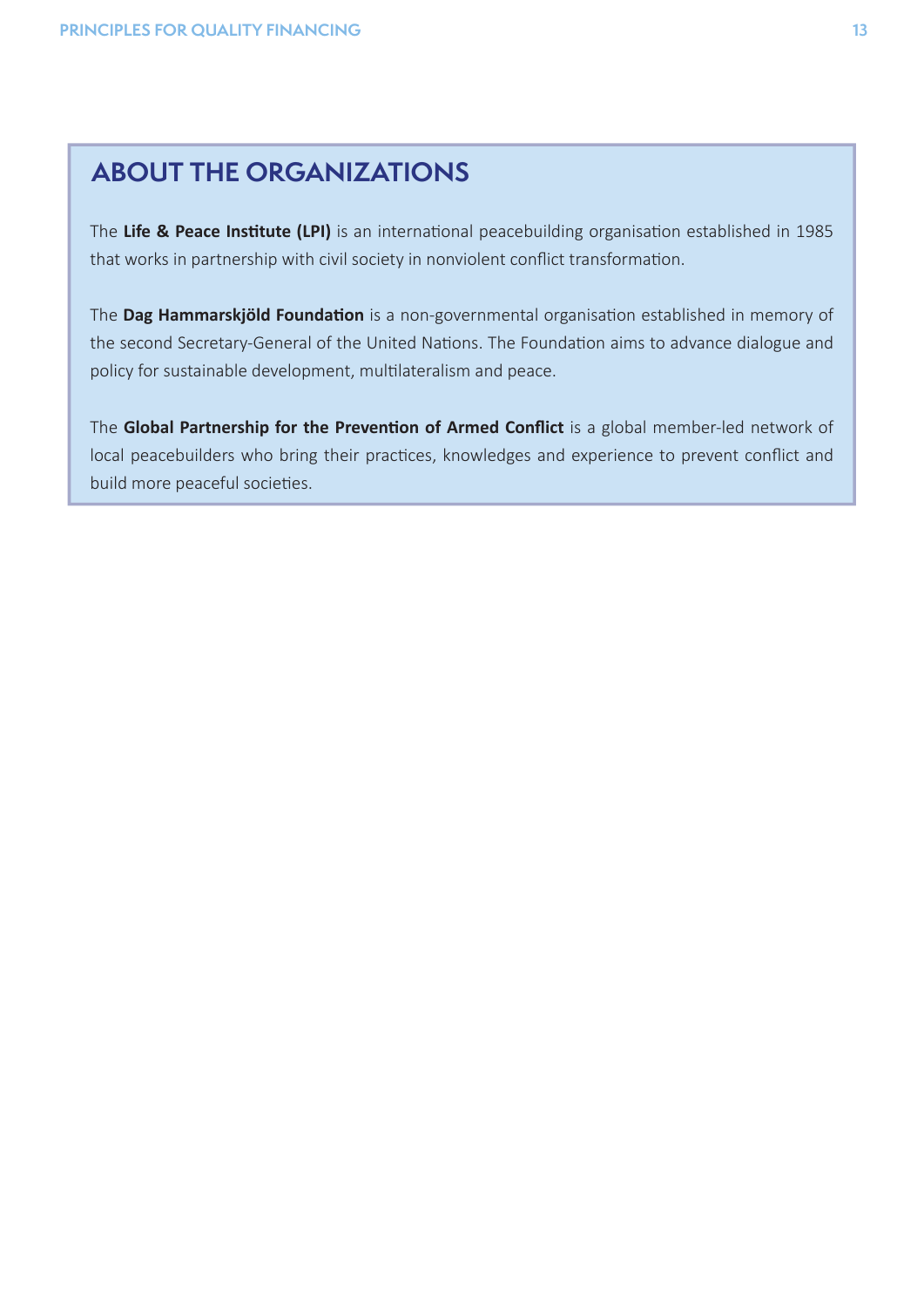# **Endnotes**

1 We understand local peacebuilding actors to include diverse national, sub-national and community-based civil society organisations, grassroots movements, and faith-based organisations and other actors, including women, youth and indigenous actors, who rely on conflict analysis in driving their strategies and programming.

2 In the 2021 joint resolutions on peacebuilding and sustaining peace, the UN General Assembly and Security Council recognised that local peace actors are critical partners in peacebuilding. UN General Assembly Resolution 75/201, 21 December 2020: https://undocs.org/en/A/RES/75/201; UN Security Council Resolution 2558, 21 December 2020: https://undocs.org/S/ RES/2558(2020), OP 1. The recently published UN Community Engagement Guidelines on Peacebuilding and Sustaining Peace (CEG) also emphasise the importance of local peace actors in implementing peacebuilding and sustaining peace. See UN, Community Engagement Guidelines on Peacebuilding and Sustaining Peace, 2020: https://www.un.org/peacebuilding/sites/www.un.org. peacebuilding/files/documents/un\_community-engagement\_guidelines.august\_2020.pdf. The UN Peacebuilding Fund (PBF), in its 2020-2024 Strategy, has committed to expanding partnerships with civil society organisations and to exploring new avenues to make funding available for community-based organisations. See The 2020-2024 Strategy of the Peacebuilding Fund: https://www. un.org/peacebuilding/content/peacebuilding-fund-strategy-2020-24. The UN Secretary-General highlighted in his 2020 report on peacebuilding and sustaining peace that financing for peacebuilding must adapt to support local ownership. Peacebuilding and Sustaining Peace: Report of the Secretary-General, 30 July 2020: https://undocs.org/en/S/2020/773

3 Life & Peace Institute and Somali Peace Line, Peace Financing Case Study: lessons from the first UN Peacebuilding Fund-Civil Society partnership in Somalia, September 2021 (Internal Reflection Paper); GPPAC, "In the Spirit of Partnership: Operationalisation of Sustaining Peace at the Regional Level", February 2020: https://gppac.net/resources/spirit-partnership-operationalisation-sustaining-peace-regional-level.

4 UN SG Policy Brief: COVID-19 in an Urban World https://www.un.org/sites/un2.un.org/files/sg\_policy\_brief\_covid\_urban\_world\_july\_2020.pdf

5 United Nations, Our Common Agenda – Report of the Secretary-General, 2021, https://www.un.org/en/content/common-agenda report/assets/pdf/Common\_Agenda\_Report\_English.pdf

6 The donors recognise more and more the value of engaging with local peacebuilding actors, including in the contexts where the national government capacities are limited to advance peacebuilding action, and see investments in local peacebuilding action as more impactful in the long-term. GPPAC, Strengthening the Implementation of Peacebuilding and Sustaining Peace, https://www.gppac.net/strengthening-implementation-peacebuilding-and-sustaining-peace

7 Secretary-General's report on Peacebuilding and Sustaining Peace, 28 January 2022, https://www.un.org/peacebuilding/ sites/www.un.org.peacebuilding/files/documents/sg\_report.peacebuilding\_and\_sustaining\_peace.a.76.668-s.2022.66.corrected.e.pdf

8 For further information, see the Dag Hammarskjöld Foundation's report The Way Forward: Fulfilling the Potential of the Funding Compact at the Country Level,

https://www.daghammarskjold.se/publication/the-way-forward-fulfilling-the-potential-of-the-funding-compact-at-the-country-level/

9 UN Security Council Resolution 2558, 21 December 2020: https://undocs.org/en/S/RES/2558(2020), OP4.

10 Global Network of Women Peacebuilders, Dag Hammarskjöld Foundation & GPPAC, Investing Smarter: Assessing structural transformation in financing for impactful peacebuilding, 2021: https://gppac.net/files/2021-06/Investing%20Smarter\_Meeting%20Note\_10%20June%202021.pdf

11 The principles elaborated below are derived from dialogue that has been ongoing for the past several years – they reflect a general consensus on the tenets of financing local peacebuilding actors. See more DHF & GPPAC, Financing Mechanisms to Support local peace actors, 2021: https://www.gppac.net/resources/financing-mechanisms-support-local-peacebuilders

12 DHF & GPPAC, Financing Mechanisms to Support local peace actors, 2021: https://www.gppac.net/resources/financing-mechanisms-support-local-peacebuilders

13 Ibid

14 GNWP, GPPAC, ICAN, Kvinna Till Kvinna, MADRE, WILPF, "FUND US LIKE YOU WANT US TO WIN: Feminist Solutions for more Impactful Financing for Peacebuilding", 2021, Accessed at: https://www.gppac.net/resources/fund-us-you-want-us-win-feminist-solutions-more-impactful-financing-peacebuilding